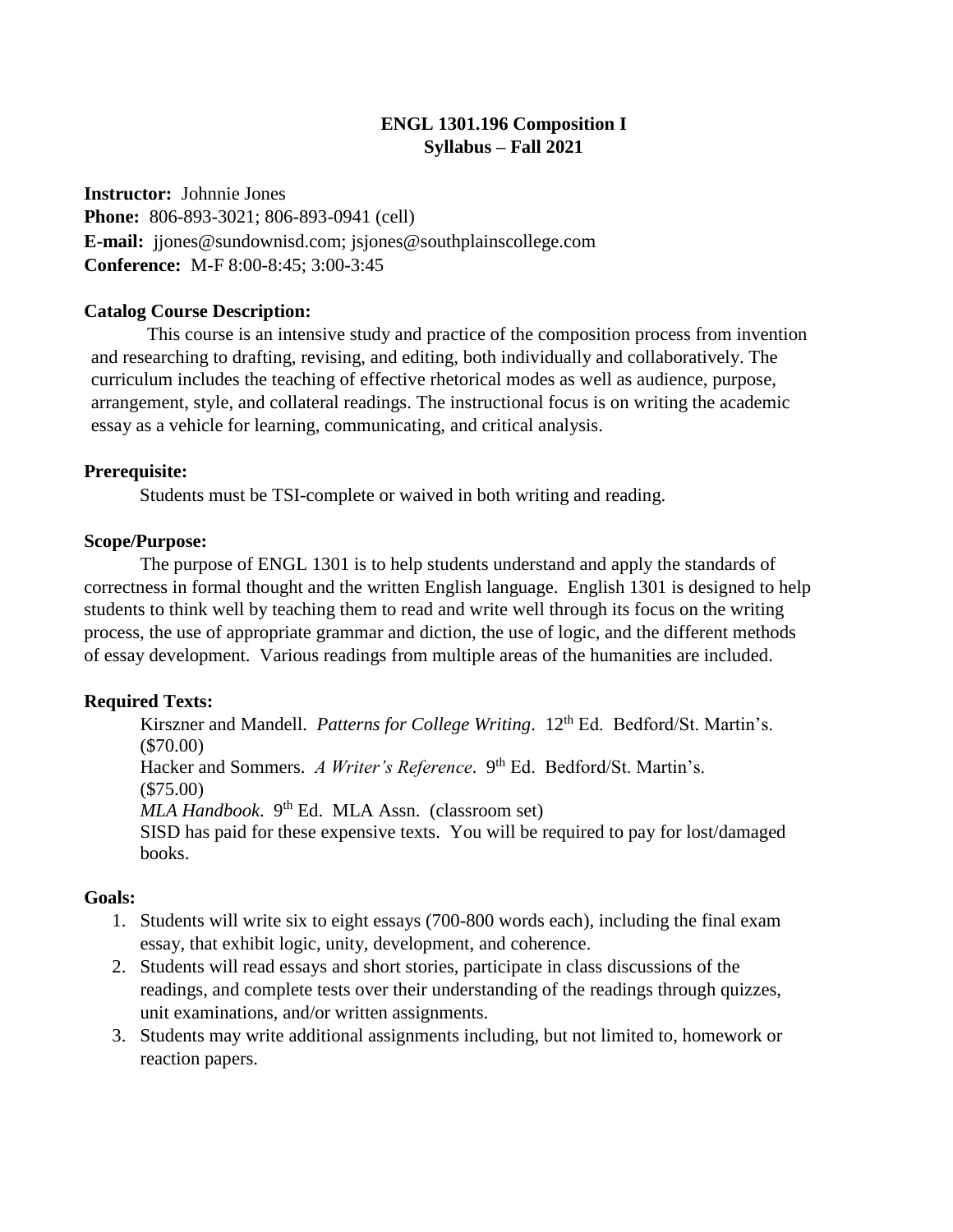- 4. Students will take quizzes and examinations covering, but not limited to, grammar, MLA style, reading assignments, logic, and rhetorical modes.
- 5. Students will use American English with an emphasis on correct grammar, parallelism, punctuation, spelling, and mechanics, in academic language.

# **Core Curriculum Objectives Addressed:**

Communications skills—to include effective written, oral, and visual communication Critical thinking skills—to include creative thinking, innovation, inquiry and analysis, evaluation and synthesis of information

Teamwork—to include the ability to consider different points of view and to work effectively with others to support a shared purpose or goal

Personal Responsibility—to include the ability to connect choices, actions, and consequences to ethical decision-making

# **Instructional Objectives:**

Upon completing the course, the student will show competence in these objectives:

- 1. Understand that writing is an interactive process that includes prewriting, writing, and revision, and apply those principles to all assignments/papers.
- 2. Develop a minimum of six essays in an appropriate and logical order/ structure/mode.
- 3. Use revision to rectify structural, unity/focus, developmental, grammatical, or mechanical issues within a paper.
- 4. Analyze and appreciate professional writers' works by understanding their message, how they communicate, and how they impact the reader and be able to synthesize and discuss these elements.
- 5. Apply the principles of the writing process in tailoring sentence structure, tone, diction, overall style, and mode to fit both the assignment and audience in order to promote coherence and effective communication.
- 6. Apply the principles of logic to the writing in order to make its communication more efficient, coherent, and powerful.
- 7. Apply the principles of unity and coherence in order to help the writing be focused and promote more effective communication.
- 8. Apply the principle of parallelism in order to make the writing more coherent, logical, structured, and easily read and understood.
- 9. Write an essay in American English (the criteria being those described in the current required handbook) in order to follow the writing process regarding the style requirements of academic writing.
- 10. Understand and apply the grammatical and mechanical elements of writing in order to promote effective and powerful communication.
- 11. Be able to analyze a student's own work or a classmate's work and to determine if revisions are needed for the work to fit the assignment, be better developed, or communicate more effectively, and then to convey this in writing to the writer.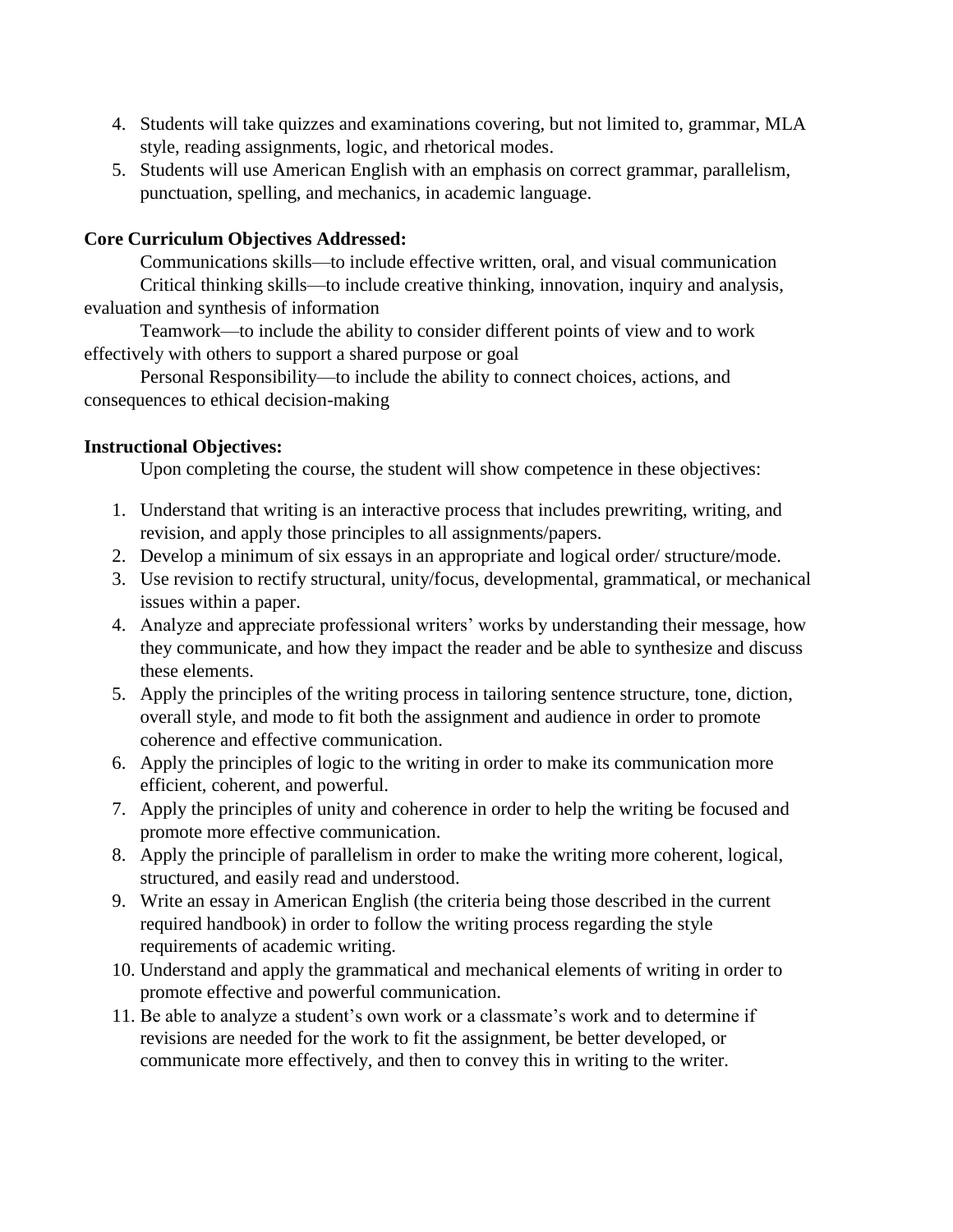12. Make constructive suggestions for others' work during peer editing or other critiques and presentations.

# **Student Learning Outcomes Assessment:**

A pre- and post-test and/or a writing assignment rubric may be used to determine the extent of improvement that the students have gained during the semester.

### **Technology Requirements:**

- **SPC username and password:** email helpdesk@southplainscollege.edu or call the SPC Help Desk at 806-716-2600 for help with your username/password
- **SPC student email access:**
	- **SPC Student Email Account:** If you haven't already, you must go ahead and activate your SPC student email account. Not only will you need access to your SPC email account to receive TURNITIN digital paper submission receipts for our class, but you must use it to communicate with me.
		- Your SPC Email address is: **yourSPCusername@southplainscollege.edu** (ex. jsmith1234@southplainscollege.edu).
		- Your student email password is the same as your Blackboard password. If you need help, call the SPC Help Desk at 806-716-2600.
		- To access your SPC email account, log in to MySPC here
		- You can also set up access to your SPC email account through mobile phone mail apps, such as default smartphone Mail app or the Outlook app.
		- Check with the SPC Help Desk for assistance: 806-716-2600.
- **Regular access to a computer and reliable internet service:**
	- Open computer labs are available free to students with an SPC I.D. on all SPC campuses (Levelland, Reese, Lubbock, Plainview).
	- Computer or internet connection problems may occur for you at some point this semester. **Understand that it is your responsibility to find alternate computers you may use to submit your work on time***.* Find your alternate resources **now;** do not wait until you suddenly need them! Line up three friends TODAY who would be willing to loan you a laptop if yours suddenly crashes.
	- Free WiFi is available in all SPC campus buildings, some SPC parking lots, most coffee shops, etc.
- **Blackboard:** grades, assignments, quizzes, videos, and many other resources for this class are accessed through the Blackboard learning management system. Use your SPC credentials to log in here: https://southplainscollege.blackboard.com
- **Office 365: Word and PowerPoint**: You are required to use Microsoft Word to create papers for this course. As a member of the SPC community, you have free access to Office 365. Office 365 provides free online access to Microsoft Word, Microsoft Excel,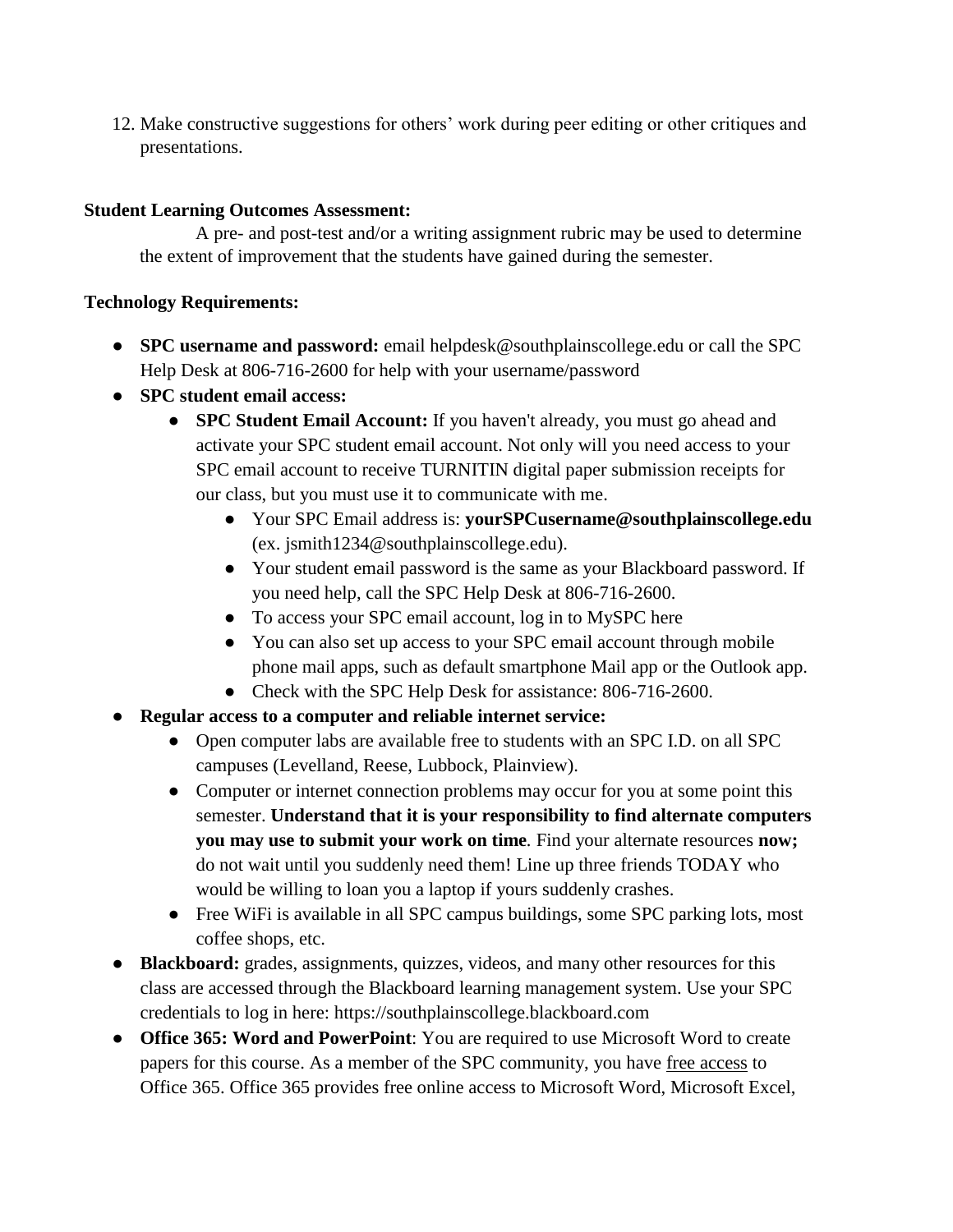Microsoft PowerPoint, and 1TB of free online storage with Microsoft OneDrive. You can use Office 365 online or download for free and install to your PC, Mac, or mobile device.

- To access Office 365 for free as an SPC student, go to https://www.office.com and sign in with the following credentials: SPCusername@southplainscollege.edu and your SPC password.
- You can then click the link for the individual application you want to use online, or click the install office link towards the top right to install the application to your computer.
- **Adobe Reader:** Available to download free from this website: http://www.adobe.com/products/reader.html

**Computer Help:** need help with your computer, laptop, email address, username/password?

- helpdesk@southplainscollege.edu
- 806-716-2600

# **Blackboard Help:**

- **Get Help by Email:** blackboard@southplainscollege.edu
	- Be sure to include your full name, your instructor's name, the course and section you are enrolled in, and a detailed description of the problem.
	- The blackboard@southplainscollege.edu account is monitored from 8:00 a.m. -10:00 p.m., Monday – Sunday.
	- You can expect a response within 24 hours by email; however, the average response time is less than one hour.
- **Get Help by Phone**: 806-716-2180 (available between 8 AM and 4 PM Monday through Friday, except on holidays)

# **Course Requirements and Policies:**

- 1. Be on time and regularly attend class.
- 2. Be responsible for the learning process, including preparation for class such as reading and homework; participate in class discussions including asking relevant questions; collect assignments and/or notes from instructor if absent; and accept responsibility for not understanding an assignment or failing an assignment.
- 3. Be responsible for having an appropriate attitude and for using appropriate language for an academic environment; avoid condescending, inflammatory, or profane rhetoric whether verbal or written.
- 4. Maintain respectful behavior toward instructor and classmates in order to contribute to the atmosphere necessary for learning.
- 5. Act courteously to others especially by not becoming a distraction in class.
- 6. Submit all assignments in accordance with due dates, formats, and requirements. All tests and quizzes must be completed in this classroom, and all essays must be submitted in this classroom. Work is due when or before class begins whether you are present or absent.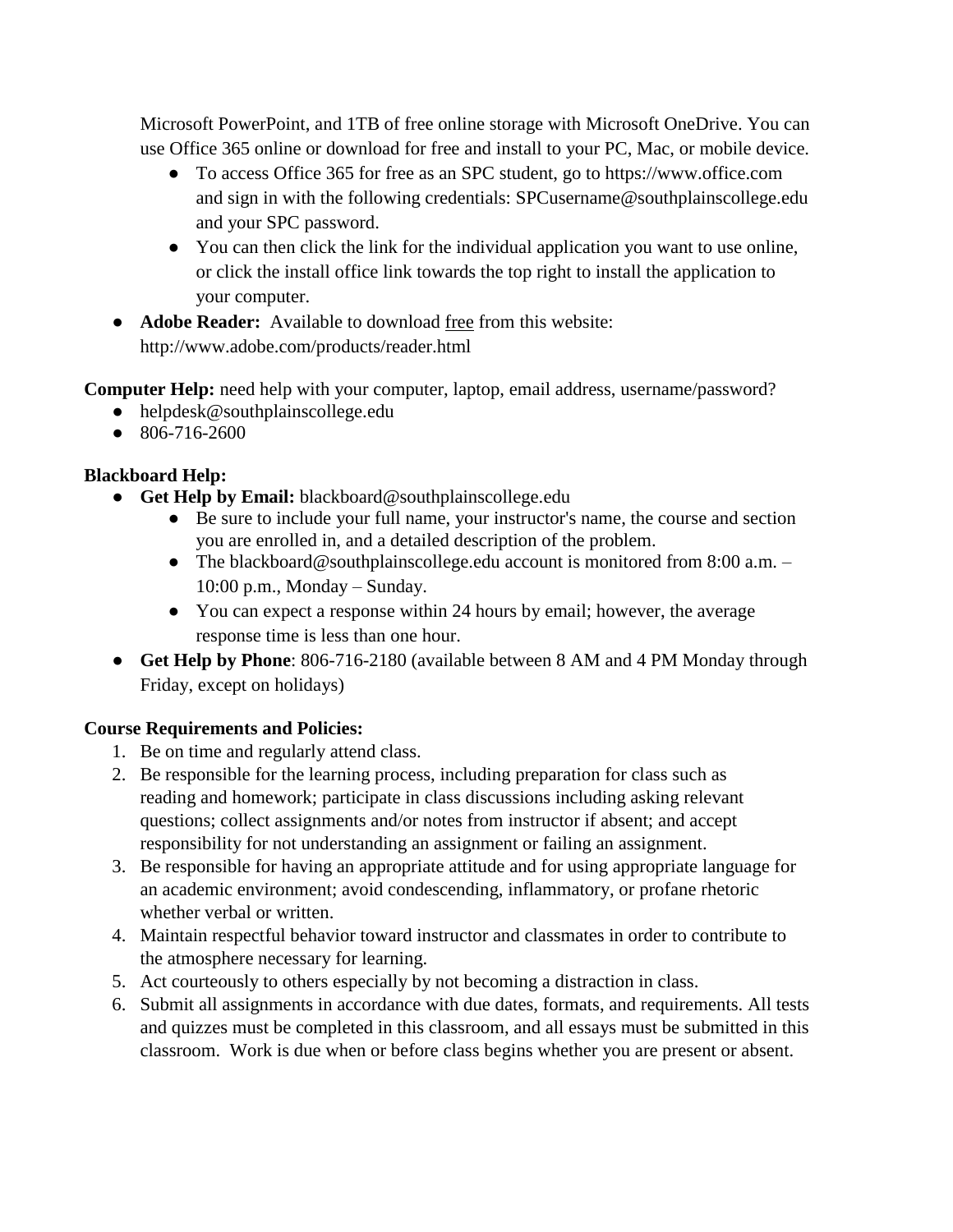- 7. Avoid all forms of cheating and plagiarism on all assignments including improper collaboration. Students will earn a zero for plagiarized work and may be removed from the course.
- 8. Ask questions when something is unclear. You are responsible for your own learning.
- 9. Dual Credit English Language Arts students will not be allowed to audit another language class or take a content mastery class for language.
- 10. Students that make below a face value grade of 70% (without ten points added) the first six weeks grading period will be removed and placed in the corresponding regular course.
- 11. Students making below a face value grade of 70% (without ten points added) in any succeeding six weeks grading period will be placed on probation for the remainder of the school year.
- 12. If a student's grade falls below a face value of 70% (without ten points added) for a second time, a student will be removed for the remainder of the year and placed in a corresponding regular course.
- 13. Any student that falls below 70% (without ten points added) at semester in an honors course will be placed in the corresponding regular course.

### **Grading Policy:**

| Tests/Essays                 | 70% |
|------------------------------|-----|
| Homework/Quizzes/Discussions | 30% |

The semester exam may count 20% of the semester average.

| <b>Grading Scale:</b> | $A/90-100$ | Superior     |
|-----------------------|------------|--------------|
|                       | $B/80-89$  | Good         |
|                       | $C/70-79$  | Average      |
|                       | $D/60-69$  | Poor         |
|                       | F/below 60 | Unacceptable |

Because this is a college course, students will be required to take the semester exam. In this course, the semester exam will be one of the required essays. All assignments must be completed and submitted on (or prior to) the due date during this class period before a student will receive credit. Failure to turn in any single assignment will result in a student scoring an F for the semester. Late work will earn a grade of zero.

### **Homework and Quizzes:**

Homework will be assigned each class period. Students with questions regarding homework assignments should see me before or after class and/or may make an appointment. Reading quizzes will be given at the beginning of each class period; reading the assigned homework is crucial to success. Students are responsible for all assignments, whether in attendance or not at the time the assignments are given. Work must be completed before an absence or before school as soon as the student returns to if that is not possible. Missed work will not be completed during the regular class period.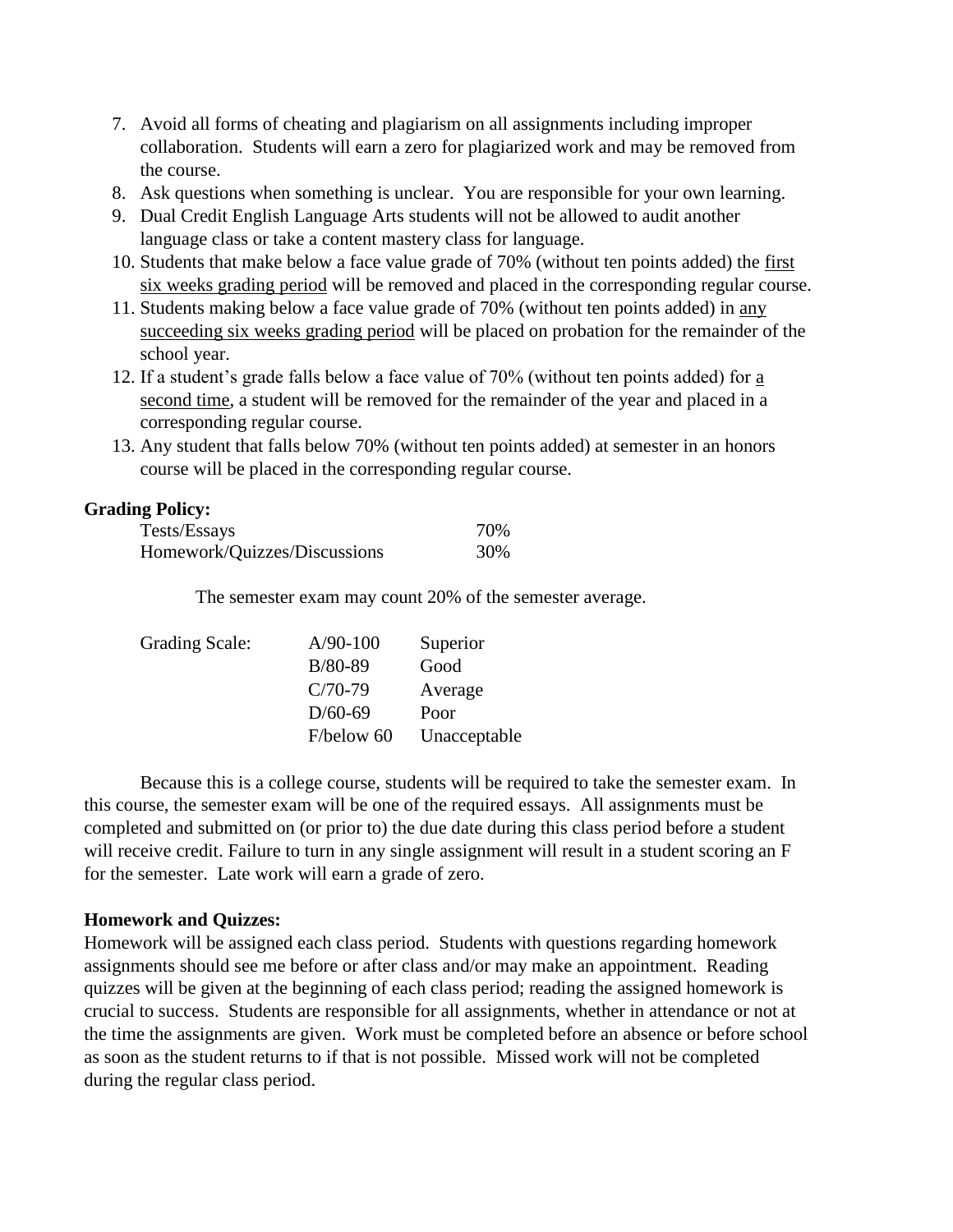### **Attendance Policy:**

In the event of absences due to illness or emergency, students, not parents, remain responsible for contacting the instructor and completing assignments on time or before class. You must also come in to make up missed time; either you can make arrangements to come by at a time convenient for you, or I can assign detention/zero hall if that works better. *On time* for assignments is when the class is in session. For school-sanctioned absences, students must contact the instructor and must submit work on or before the due date. The *due date* is during the scheduled class period. This is a college course for which you are receiving double credit; late work will earn a grade of zero. Attendance is critical to success in the course. **Sleeping in class will count as an absence…sleepers will be moved to local credit English.** Four absences per semester are allowed but NOT recommended. Upon your fifth absence (except in cases of documented extreme circumstances as determined by the professor), you will be withdrawn from the course with a grade of X or F. If you are withdrawn from the course, you are financially responsible for the course tuition and fees. "Whenever absences become excessive (for ANY reason), and, in the instructor's opinion, minimum course objectives cannot be met due to absences, the student will be withdrawn from the course" (*SPC General Catalog*).

### **Academic Integrity—Plagiarism and Cheating:**

"It is the aim of the faculty of South Plains College to foster a spirit of complete honesty and a high standard of integrity. The attempt of any student to present as his or her own any work which he or she has not honestly performed is regarded by the faculty and administration as a most serious offense and renders the offender liable to serious consequences, possibly suspension" (*SPC General Catalog*). "Complete honesty is required of the student in the presentation of any and all phases of course work. This applies to quizzes of whatever length as well as to final examinations, to daily reports and to term papers" (*SPC General Catalog*). Students should consult the *General Catalog* online for the college's detailed policies on plagiarism and cheating. Failure to comply with these policies will result in an F for the assignment and can result in an F for the course if circumstances warrant.

Plagiarism violations include, but are not limited to, the following:

- 1. Turning in a paper that has been purchased, borrowed, or downloaded from another student, an online term paper site, or a mail order term paper mill;
- 2. Cutting and pasting together information from books, articles, other papers, or online sites without providing proper documentation;
- 3. Using direct quotations (three or more words) from a source without showing them to be direct quotations and citing them; or
- 4. Missing in-text citations.

Cheating violations include, but are not limited to, the following:

- 1. Obtaining an examination by stealing or collusion;
- 2. Discovering the content of an examination before it is given;
- 3. Using an unauthorized source of information (notes, textbook, text messaging, internet) during an examination, quiz, or homework assignment;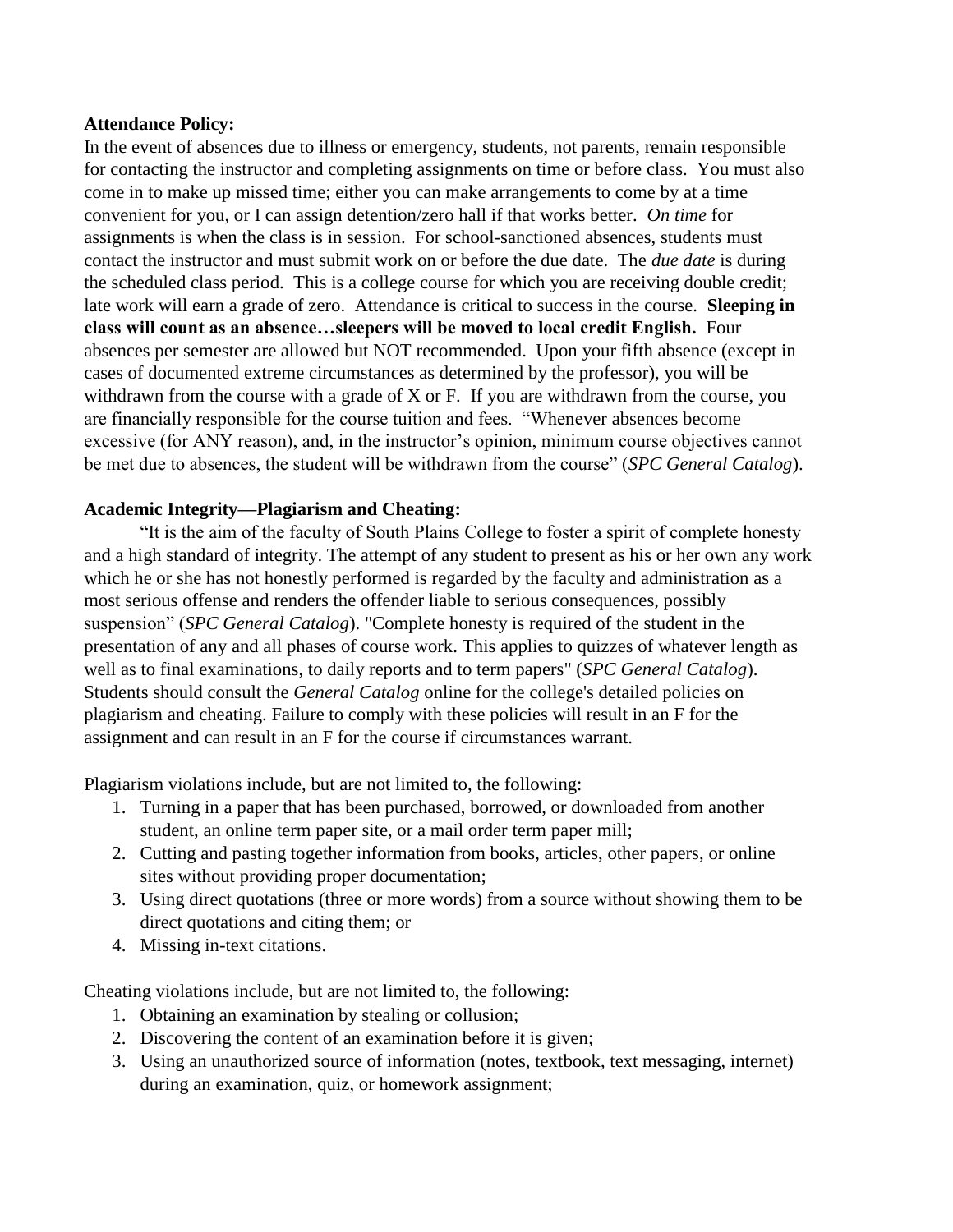- 4. Entering an office or building to obtain unfair advantage;
- 5. Taking an examination for another;
- 6. Altering grade records;
- 7. Copying another's work during an examination or on a homework assignment;
- 8. Rewriting another student's work in Peer Editing so that the writing is no longer the original student's;
- 9. Taking pictures of a test, test answers, or someone else's paper.

#### **Disability Statement:**

Students with disabilities, including but not limited to physical, psychiatric, or learning disabilities, who wish to request accommodations in this class should notify the office early in the semester so that the appropriate arrangements may be made. In accordance with federal law, a student requesting accommodations must provide acceptable documentation of his/her disability to the appropriate department. For more information, visit with the counselor or principal.

#### **Statement of Nondiscrimination:**

It is the policy of this instructor not to discriminate on the basis of age, color, disability, ethnicity, gender, national origin, race, religion, sexual orientation, or veteran status.

#### **Statement of Diversity:**

In this class, the instructor will establish and support an environment that values and nurtures individual and group differences and encourages engagement and interaction. Understanding and respecting multiple experiences and perspectives will serve to challenge and stimulate all of us to learn about others, about the larger world, and about ourselves. By promoting diversity and intellectual exchange, we will not only mirror society as it is, but also model society as it should and can be.

#### **NOTE:**

**English 1301 is a freshman-level college course for which the SPC English department determines the content. Some readings contain adult language and subject matter. Students who are not yet ready for mature, college-level content should consider carefully before continuing with this course.** 

**The instructor reserves the right to modify the course syllabus and policies, as well as notify students of any changes, at any point during the semester.** 

**All assignments/dates are subject to change. Students will be given adequate notification when changes occur. Students not in class when changes are announced remain responsible for gathering the information from the professor.**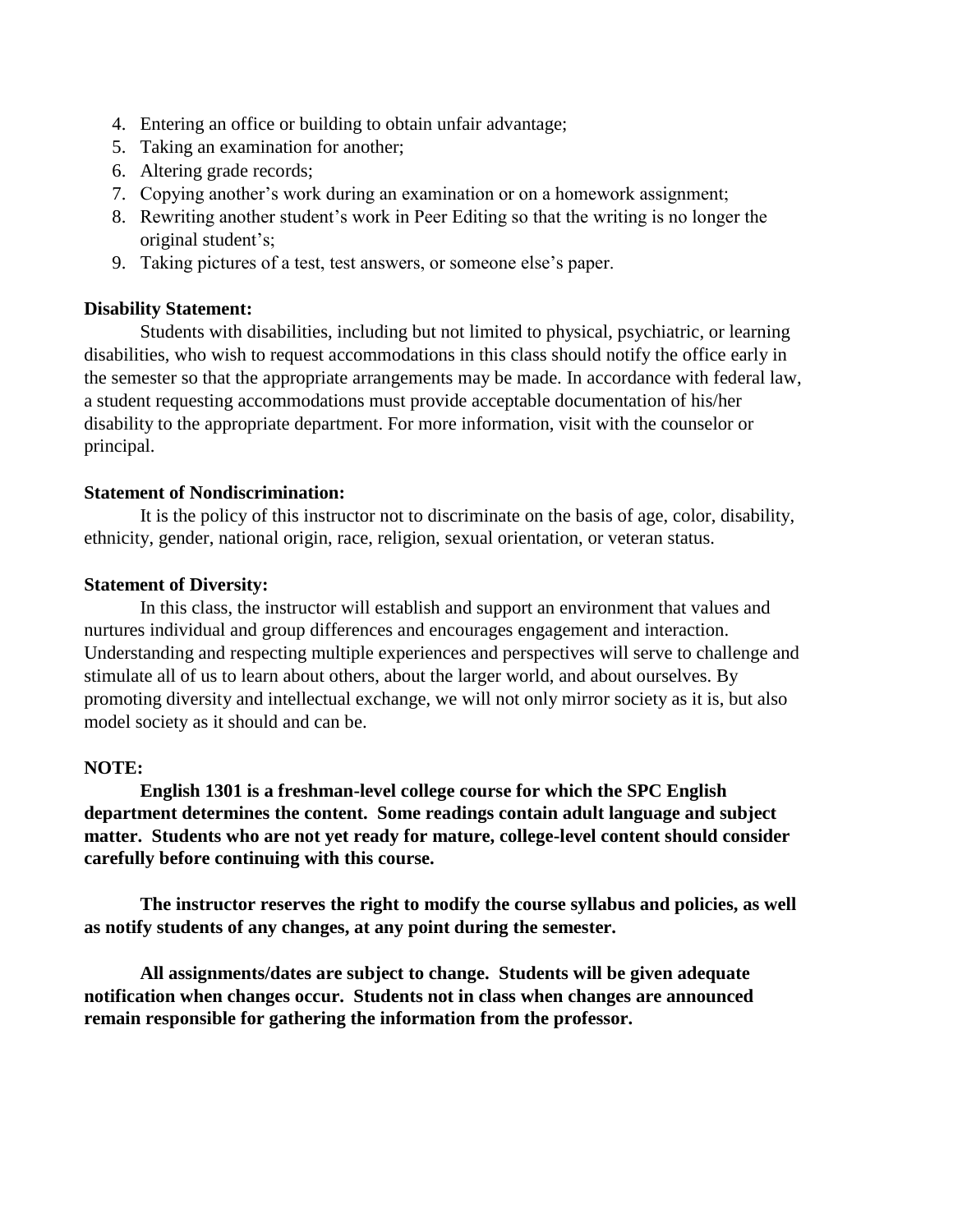### **Essay Assessment Guidelines:**

Essays may earn grades ranging from A to F based on the instructor's grading scale. Depending on the assignment, certain criteria may be weighted more than others, and the instructor's assignment may establish additional, more specific criteria. The quality of each of the criteria determines the letter grade. Not every essay will fit a single grade's description completely. Instructors may also include process assignments and drafts in their assessment of the final grade.

# **Essay Rubric:**

# **"A" Essay (Superior)**

To earn an "A," a paper meets all of the criteria below:

- 1. The paper fulfills all the basic requirements of the assignment (for example, topic, purpose, length, format).
- 2. **Unity:** The paper states a clear thesis, all topic sentences strongly support the thesis, and body paragraphs are unified around their topic sentences. The essay conveys a clear purpose and is tailored to a distinctive audience.
- 3. **Support**: Body paragraphs contain abundant, fresh details and examples that provide specific, concrete, logical evidence. If sources are required, the paper accurately integrates and correctly documents credible source material to add insight, sophistication, and complexity to the paper's ideas.
- 4. **Coherence:** The organization of the paper is excellent and logical (emphatic order, chronological order, etc.), transitions are sophisticated, and the paper exhibits mastery of basic components (introduction, conclusion, and body paragraph structure).
- 5. **Sentence Skills:** The paper contains no major errors (fragment, fused sentence, comma splice, subject-verb agreement, pronoun reference or agreement, verb form) and is virtually free of other grammar, spelling, wrong word, punctuation, mechanical, or point of view errors. Word choice and sentence variety (simple, compound, complex) are effective and powerful.

# **"B" Essay (Strong)**

To earn a "B," a paper meets all of the criteria below:

- 1. The paper fulfills all the basic requirements of the assignment (for example, topic, purpose, length, format).
- 2. **Unity:** The paper states a clear thesis, all topic sentences directly support the thesis, and body paragraphs display unity. The essay conveys good awareness of purpose and audience.
- 3. **Support**: Body paragraphs are well-developed with specific details, examples, and sound logic. If sources are required, the paper accurately uses and correctly documents credible source material to supplement its ideas.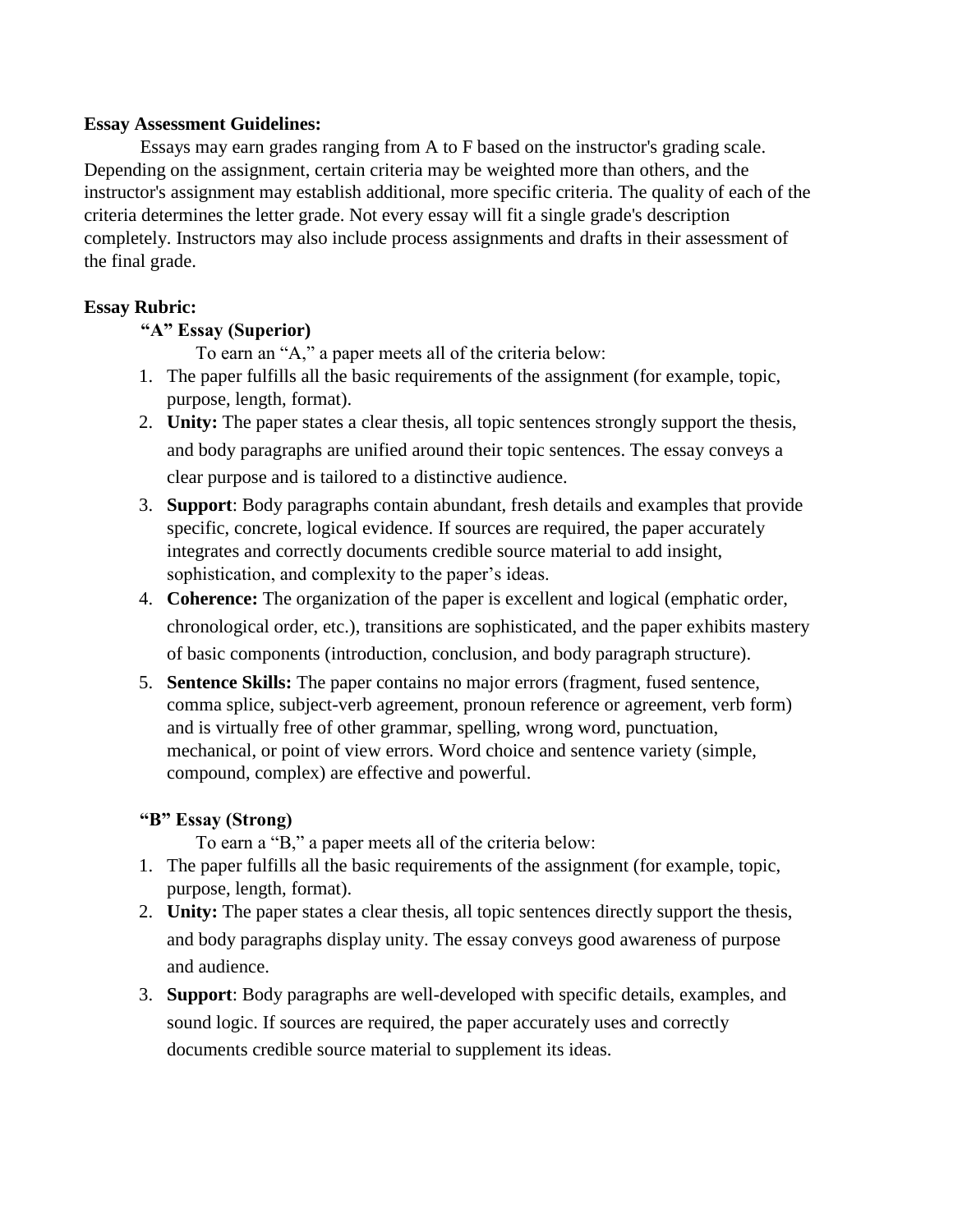- 4. **Coherence:** The organization of the paper is clear and helpful, transitions are helpful, and the paper exhibits strong basic components (introduction, conclusion, and body paragraph structure).
- 5. **Sentence Skills:** The paper contains no more than two major errors (fragment, fused sentence, comma splice, subject-verb agreement, pronoun reference or agreement, verb form) and very few other grammar, spelling, wrong word, punctuation, mechanical, or point of view errors. Word choice and sentence variety are strong.

# **"C" Paper (Acceptable)**

To earn a "C," a paper meets all of the criteria below:

- 1. The paper fulfills all the basic requirements of the assignment (for example, topic, purpose, length, format).
- 2. **Unity:** A thesis is stated but may lack a strong claim or be obvious or predictable; topic sentences adequately support the thesis. One error in paragraph unity may occur. The essay's purpose and audience are adequately conveyed.
- 3. **Support**: Body paragraphs contain relevant details or logical reasons but need more specific examples/evidence. If sources are required, credible outside sources are usually integrated and cited correctly.
- 4. **Coherence:** Organization of ideas is satisfactory, transitions are logical, and the paper indicates competence in basic components (introduction, conclusion, and body paragraph structure).
- 5. **Sentence Skills:** The paper contains no more than four major errors (fragment, fused sentence, comma splice, subject-verb agreement, pronoun reference or agreement, verb form). Some other grammar, spelling, wrong word, punctuation, mechanical, or point of view errors are present but not distracting. Word choice and sentence variety are strong.

# **"D" Paper (Developing)**

To earn a "D," a paper will exhibit *one or more* of the weaknesses below: 1. The paper only partially fulfills one or more of the basic requirements of the assignment (for example, topic, purpose, length, format).

- 2. **Unity:** The thesis may announce the topic but no claim, contain more than one idea, or be too vague, too broad, or too narrow. Topic sentences are not tied to the thesis. Two errors in paragraph unity may occur. Essay conveys little awareness of audience or purpose.
- 3. **Support**: Details are sparse or vague and consist of generalizations, clichés, or repetition. If applicable, sources are insufficient and/or not always integrated or cited correctly.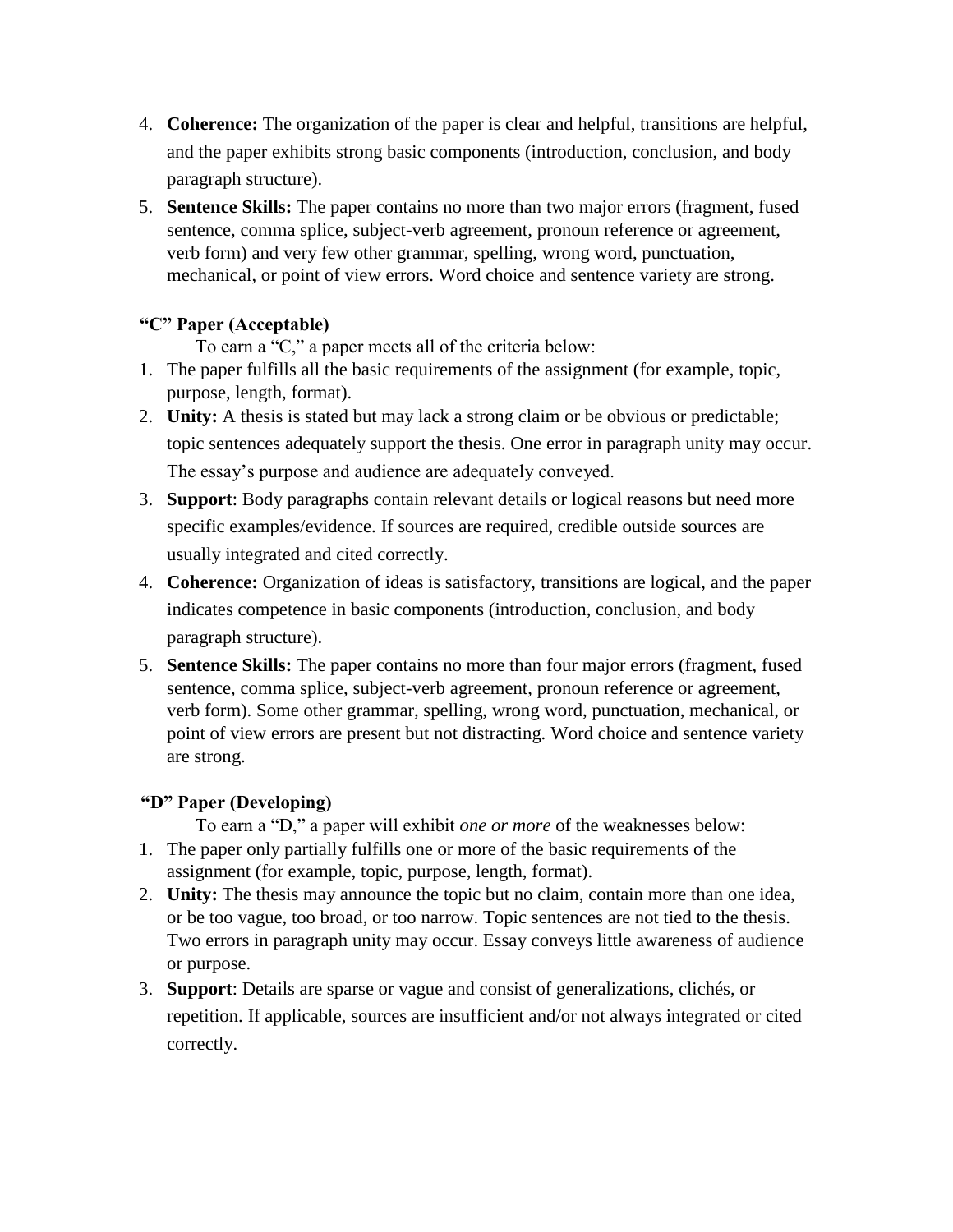- 4. **Coherence:** Organization is attempted but disjointed or confusing; transitions are sparse. The paper indicates awareness of but not competence in basic components (introduction, conclusion, and body paragraph structure).
- 5. **Sentence Skills:** The paper contains no more than six major errors (fragment, fused sentence, comma splice, subject-verb agreement, pronoun reference or agreement, verb form). Several other grammar, spelling, wrong word, punctuation, mechanical, or point of view errors distract from the content. Informal word choices occur with little or no variety in sentence type and length.

#### **"F" Paper (Unacceptable)**

To earn an "F," a paper will exhibit *one or more* of the weaknesses below:

- 1. The paper fails to fulfill one or more of the basic requirements of the assignment (for example, topic, purpose, length, format).
- 2. **Unity:** The thesis is illogical, incomplete, or missing, so the essay lacks focus on one central idea. Topic sentences are missing, so body paragraphs lack unity. The essay ignores the purpose and audience.
- 3. **Support**: Details are illogical, irrelevant, or missing from body paragraphs. If sources are required, the paper fails to use sources, does not meet the minimum source requirements, uses source material inaccurately, uses sources that are not credible, fails to document fully or correctly, and/or includes plagiarism.
- 4. **Coherence:** Organization is incoherent, transitions are missing or illogical, or the paper indicates lack of competence in basic paper components (for example, lack of introduction and/or conclusion, lack of paragraphing).
- 5. **Sentence Skills:** Seven or more major errors (fragment, fused sentence, comma splice, subject-verb agreement, pronoun reference or agreement, verb form) occur with numerous other grammar, spelling, wrong word, punctuation, mechanical, or point of view errors. Word choice is often inaccurate, immature, or inappropriate. Multiple sentence structure/syntax errors make the paper difficult or almost impossible to read. If one type or a combination of types of errors, regardless of whether they are major or minor, seriously affects the readability of a paper, it will receive an "F."

#### **No Essay (0)**

Any essay, or other assignment, not written and turned in receives a Zero and is averaged into the student's grade as such. Except in special circumstances, teachers will not grade late work, so the assignment must be turned in on time, and teachers do not allow make-up assignments for work missed, or re-writes to improve the grade given. As in the "real world," the job must be done right the first time, and completed on time, or no credit is given.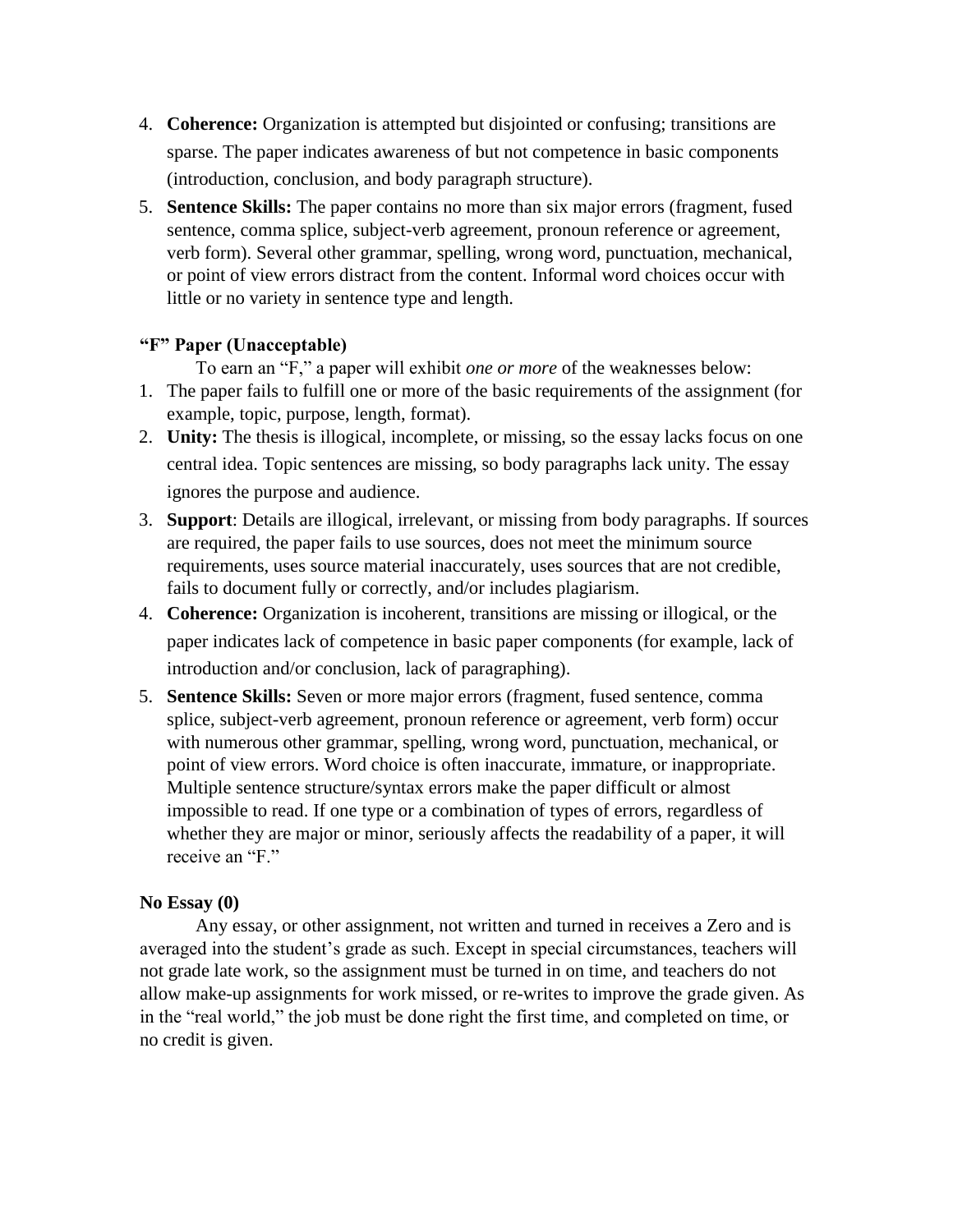After you and your parent/guardian read and understand this syllabus, sign in the applicable blanks below and return this page to me at our next meeting. You should keep your syllabus in your binder at all times.

Date: \_\_\_\_\_\_\_\_\_\_\_\_\_\_\_\_\_\_\_\_\_\_\_\_\_\_\_\_\_\_\_\_

\_\_\_\_\_\_\_\_\_\_\_\_\_\_\_\_\_\_\_\_\_\_\_\_\_\_\_\_\_\_\_\_\_\_\_\_\_\_\_\_\_\_\_\_\_\_\_\_\_

\_\_\_\_\_\_\_\_\_\_\_\_\_\_\_\_\_\_\_\_\_\_\_\_\_\_\_\_\_\_\_\_\_\_\_\_\_\_\_\_\_\_\_\_\_\_\_\_\_\_

\_\_\_\_\_\_\_\_\_\_\_\_\_\_\_\_\_\_\_\_\_\_\_\_\_\_\_\_\_\_\_\_\_\_\_\_\_\_\_\_\_\_\_\_\_\_\_\_\_\_\_\_\_\_

Student's Printed Name:

Student's Signature:

Parent's Printed Name:

Parent's Signature:

Date Received by Instructor: \_\_\_\_\_\_\_\_\_\_\_\_\_\_\_\_\_\_\_\_\_\_\_\_\_\_\_\_\_\_\_\_\_\_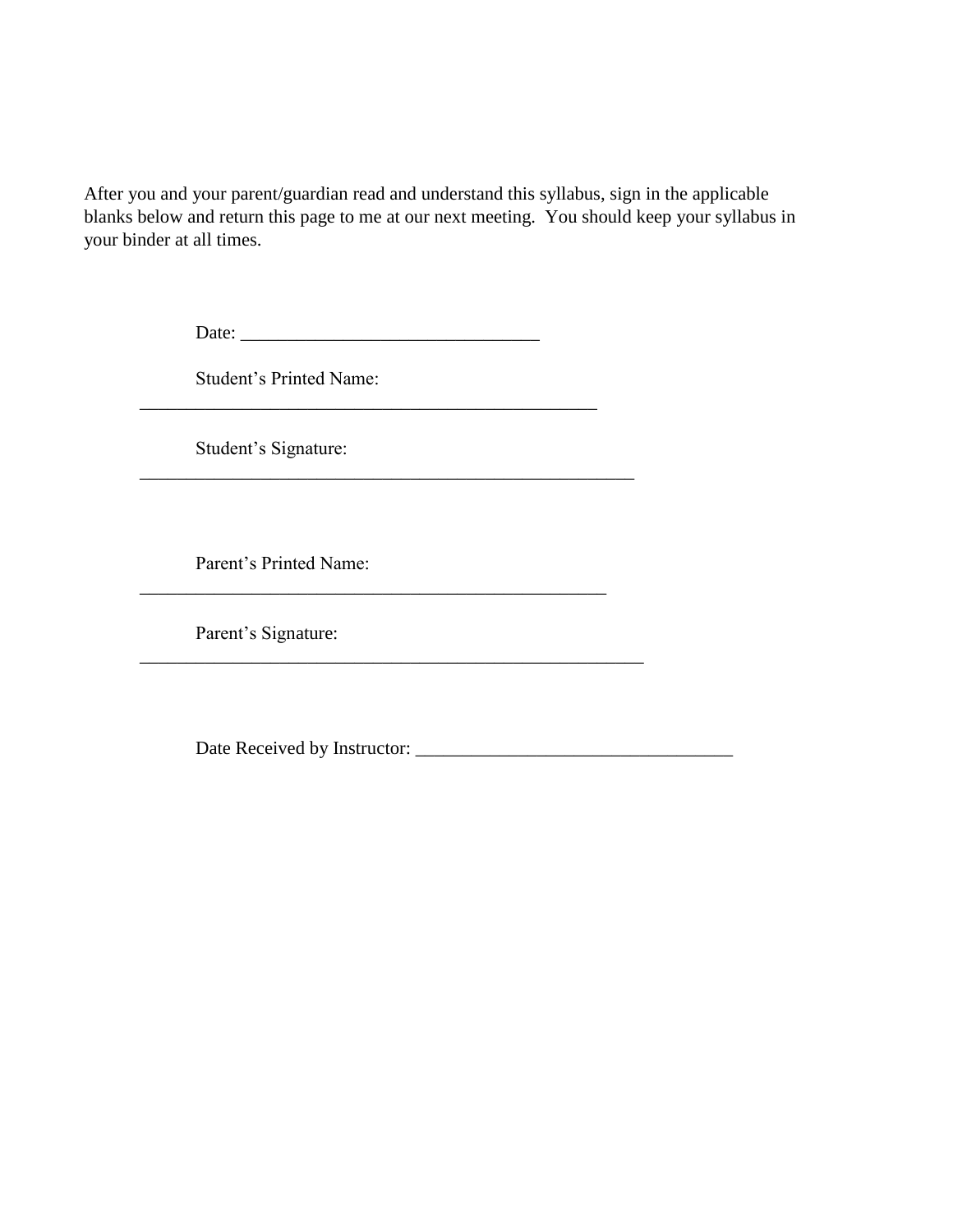# **ENGL 1301 Outline and Calendar—Fall 2014—Jones**

|                                                 | A Writer's Ref Assignments          | <b>Patterns Assignments</b>                                                 |
|-------------------------------------------------|-------------------------------------|-----------------------------------------------------------------------------|
| Week 1                                          |                                     |                                                                             |
| Course Intro<br>General Essay Writing & Process |                                     | Book Use, pp. $1-12$<br>Reading to Write, pp. 13-27<br>Invention, pp. 29-49 |
| Week 2<br><b>Writing Process</b>                |                                     | Invention cont.                                                             |
| <b>Grammar Basics</b>                           | Part C—Composing & Revising         | Arrangement, pp. 51-64                                                      |
| Week 3                                          |                                     |                                                                             |
| <b>Writing Process</b>                          |                                     | Drafting/Revising, pp. 65-79                                                |
| <b>Grammar Basics</b>                           | <b>Part G—Grammatical Sentences</b> | Editing/Proofread, pp. 81-93                                                |
| Week 4<br>Narration                             |                                     | 97-108; Cisneros 111-115;                                                   |
| <b>Grammar Basics</b>                           | Part S—Sentence Style               | Edmundson $116 - 120$ ;<br>Smith-Yackel 121-126;<br><b>Gansberg 127-132</b> |
| Week 5                                          |                                     |                                                                             |
| Narration cont.                                 |                                     |                                                                             |
| <b>Grammar Basics</b>                           | Part P-Punctuation                  |                                                                             |
| Week 6                                          |                                     |                                                                             |
| Description                                     |                                     | 151-169; Hodgman 176-181;                                                   |
| <b>Grammar Basics</b>                           | Part M—Mechanics                    | Berne 182-187; Rogers 188-<br>193; White 194-201                            |
| Week 7                                          |                                     |                                                                             |
| Description cont.                               |                                     |                                                                             |
| Week 8                                          |                                     |                                                                             |
| Definition                                      |                                     | 489-502; Brady 503-506;                                                     |